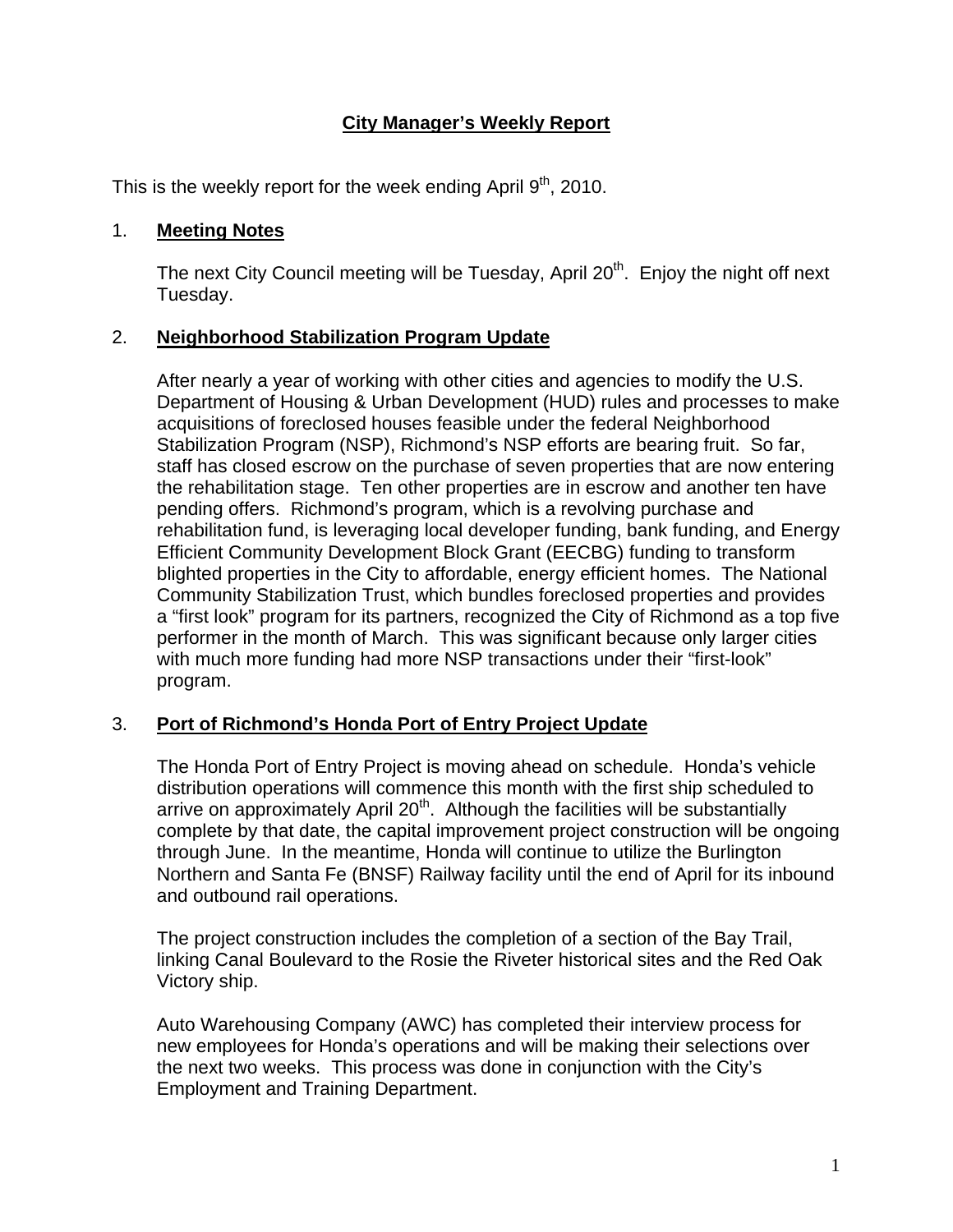#### 4. **Senior EPA Officials Tour RichmondBUILD Training Facility**

The U.S. Environmental Protection Agency (EPA) held a press conference on Thursday, April  $8<sup>th</sup>$  to discuss the details of a \$500,000 EPA Brownfields job training grant to the RichmondBuild program. The RichmondBUILD program consists of training in a variety of environmental, green technology and construction skills. During the next three years, hundreds of graduates will receive certifications that will help them secure employment in the fast growing sectors of renewable and clean energy.

On hand at the event were multiple federal, state, and local officials including U.S. EPA Assistant Administrator Craig Hooks, Region 9 Administrator Jared Blumenfeld, Mayor Gayle McLaughlin, the City Manager, and over 125 program supporters, including RichmondBUILD graduates.

The Recovery Act funding will help train 128 Richmond residents and place 102 graduates during the three-year grant. Each 10-week training cycle will include 250 hours of training that encompasses a 40-hour hazardous material operation, pre-apprenticeship construction skills, lead and asbestos abatement, mold remediation abatement, refinery safety, energy efficiency, solar technology/installation and electrician skills training.

RichmondBUILD has established strong connections with a broad range of environmental and green employers in the regions, construction trade unions and community-based organizations that provide support to participants in obtaining and maintaining employment. Life skills and case management will be provided for all trainees.

Applicants seeking entry into the program should contact the Richmond Employment & Training Department.

## 5. **Pt. Molate Restoration Advisory Board Holds its Final Meeting**

This past Wednesday, April  $7<sup>th</sup>$ , the Navy convened its final Restoration Advisory Board (RAB) meeting for the Naval Fuel Depot Pt. Molate. It was a well-deserved celebration of the Navy's early transfer of the remaining 41 acres of Point Molate, which occurred in the end of March, to the City of Richmond. The Point Molate Restoration Advisory Board, established in 1996, met at least 4 times annually to help the Navy, Regional Water Quality Board, and city personnel implement the Navy's remediation and monitoring programs at Point Molate. According to the Navy personnel, it was the "RAB members' continued involvement and cooperation that made the transfer possible." The Navy presented a slide show on the history of cleanup activities to date and presented RAB members with Certificates of Appreciation. Special recognition was given to Don Gosney who has been the RAB chair since its inception. Several other members have served alongside Mr. Gosney since 1996 and most of the RAB members have served for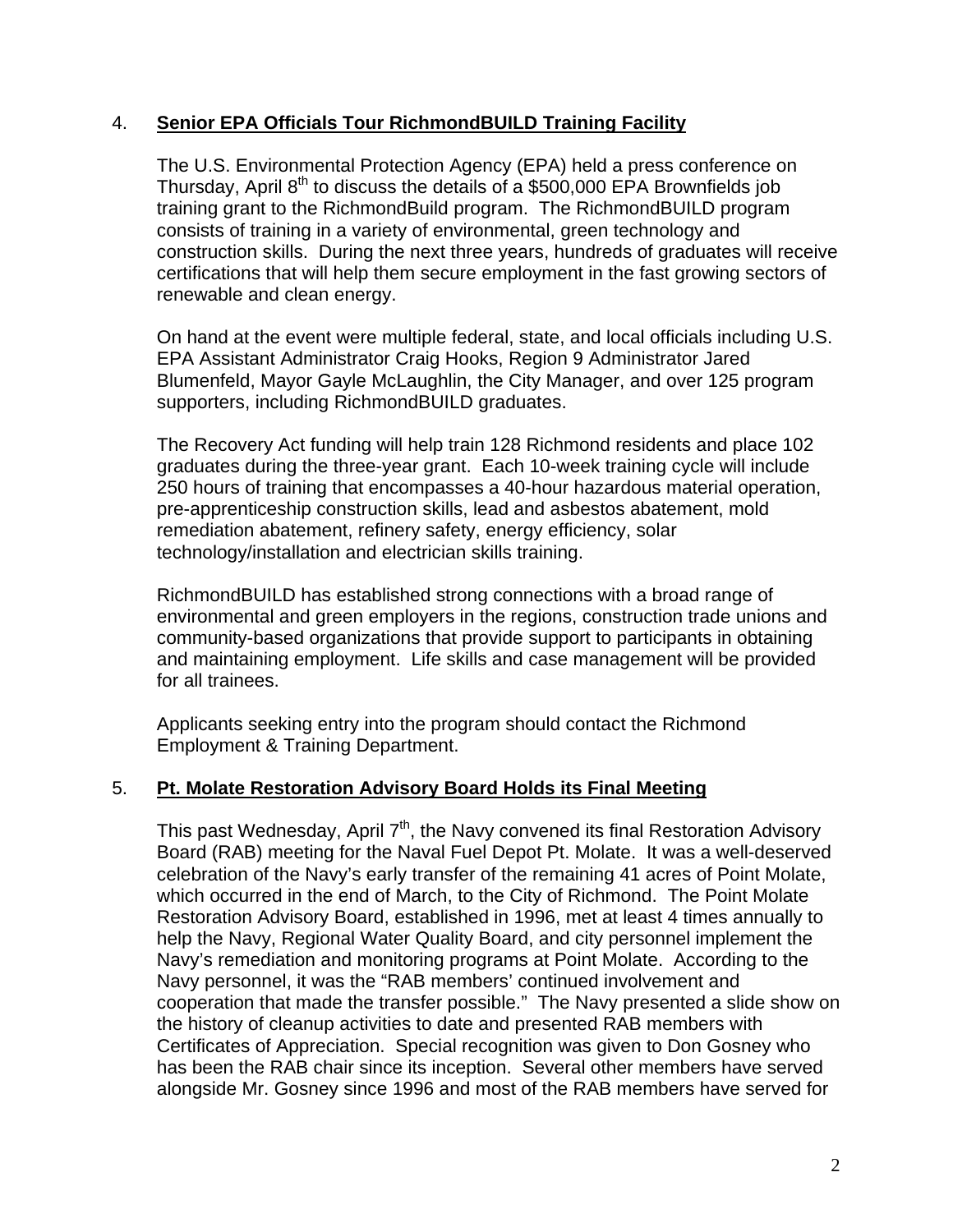at least a decade. The City of Richmond will now be responsible for the cleanup and is committed to maintaining a citizen advisory group throughout the process.

On behalf of city staff that worked with the RAB over these past 14 years, I would like to thank the RAB members for their hard work and dedication to the process.

#### 6. **Belding-Woods Residential Fire**

On the morning of April 5<sup>th</sup>, at approximately 7:00 AM, Richmond Fire Engines 61, 62, 66, 67, Truck 64 and Battalion Chief 64 responded to a house fire at 634 20th Street. The single story home was heavily involved with fire when Engine 66 first arrived on the scene. The heat from the fire radiated toward neighboring homes and a large column of smoke was visible from a distance. Fire crews initiated an aggressive attack and were able to suppress the fire, limiting damage to nearby homes. The house was vacant and boarded up with no current electrical or gas service in place. It sustained major interior and exterior damage. The fire is considered to be suspicious and is being investigated by our Fire Inspection Unit. No civilian or firefighter injuries were reported.

## 7. **City is Unsuccessful (so far) in Securing Stimulus Funding for Broadband**

The City has been fairly successful in securing stimulus funding for worthwhile projects. One recent disappointment, however, was an unsuccessful \$5 million funding application to expand the broadband infrastructure to underserved areas of the Richmond community.

When we were informed by the programming agency, the National Telecommunication and Information Administration (NTIA), that our application had not been funded, we were told that the final decision hinged on a legal issue related to our funding category. Because of questions about the sustainability of municipal wireless programs, NTIA staff, who were otherwise very interested in our proposal, asked the City to remove the components from the original application that provided wireless to end users, and to include only the fiber connections to anchor institutions. What remained would be classified as a "Middle Mile" project; however, our original application had been filed under the "Last Mile" category. The ironic result was that the NTIA legal department informed their staff that the project could no longer be funded in the original category in which we had applied, because it was no longer a "Last Mile" project.

Although the final result was disappointing, the good news is that this was only "Round 1" of this program, and the due diligence process by the NTIA associated with the original application has enabled us to create a much stronger application for Round 2. This application has already been submitted, and we have been given a great deal of encouragement by NTIA staff about our prospects for this current round.